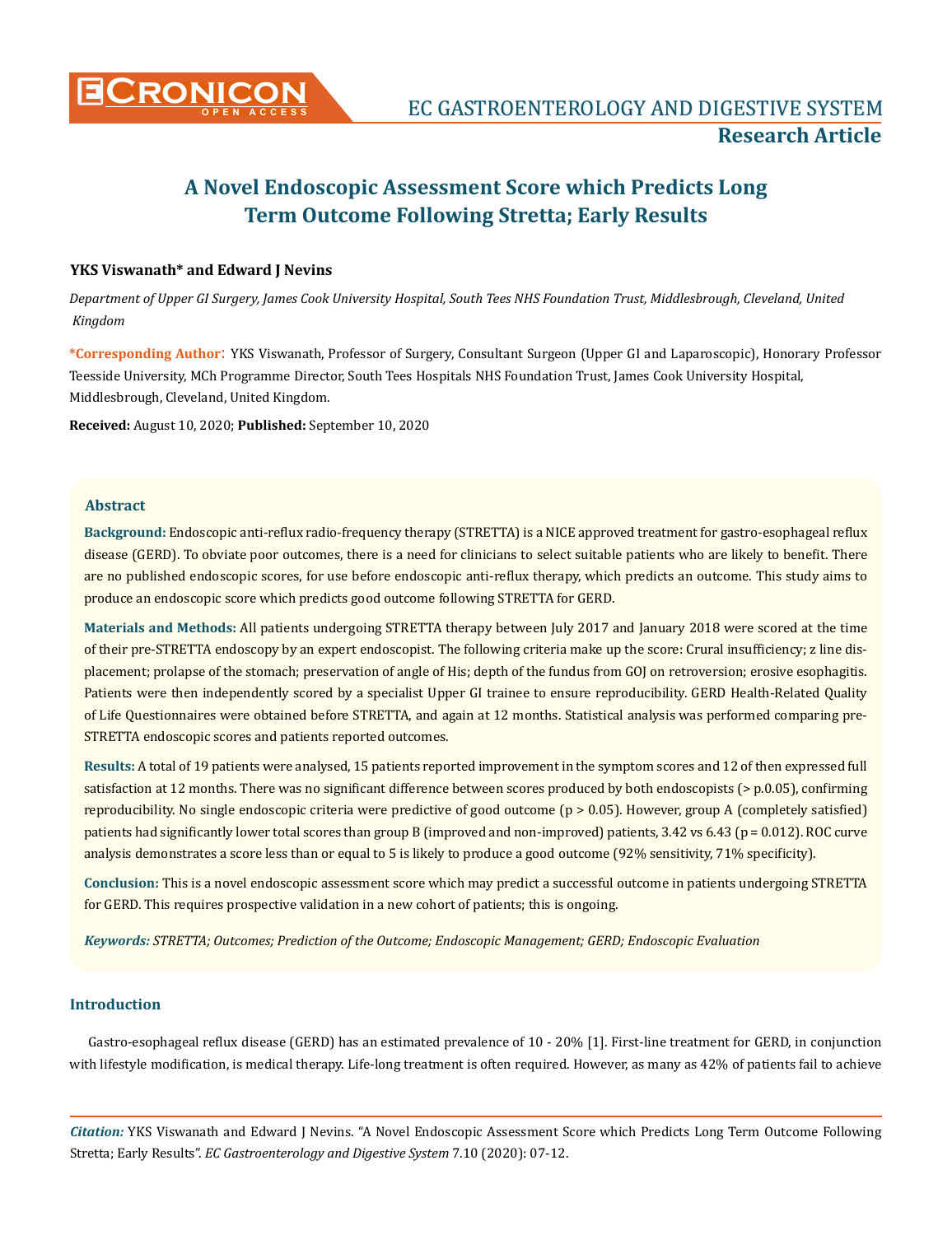benefit from PPIs [2]. Surgical therapies for GERD reduce the need for life-long treatment, though the traditional laparoscopic Nissen fundoplication requires a general anaesthetic and carries long-term risk of dysphagia and gas-bloat syndrome [3].

Endoscopic anti-reflux radiofrequency therapy (STRETTA) has been approved by NICE, in the UK, for GERD which is refractory to medication [4]. STRETTA has also been recommended by the Society of American Gastrointestinal and Endoscopic Surgeons [5]. This system is minimally invasive and proven to improve reflux symptoms, reduce PPI dependency, and lower the need for surgical management of GERD. STRETTA results in lower esophageal sphincter augmentation, resulting in a stronger anti-reflux barrier, which improves GERD symptoms [6].

Complicated GERD (defined as stricture, ulcerative esophagitis, scarring, a hiatus hernia of greater than 2.5 cm, a dilated crura of greater than 2.5 cm, a Schatzki's ring or Barrett's metaplasia) is associated with poor outcomes following STRETTA therapy [6]. The published outcomes of STRETTA for uncomplicated GERD are variable [7-15] this in part, maybe due to heterogeneous patient cohorts. There are no published validated assessment tools, or scores, which aim to predict a good outcome from endoscopic anti-reflux therapies, such as STRETTA, for patients with uncomplicated GERD.

#### **Aim of the Study**

This study aimed to identify pre-procedure, prospectively documented, endoscopic findings which can identify patients with GERD who are likely to benefit from STRETTA.

#### **Materials and Methods**

Patients with uncomplicated GERD who had failed standard medical anti-reflux therapy were considered for STRETTA. Uncomplicated GERD is defined as the absence of ulcerative esophagitis, scarring, stricture, a hiatus hernia of greater than 2.5 cm, a dilated crura of greater than 2.5 cm, a Schatzki's ring or Barrett's metaplasia. All patients had a pre-procedural endoscopy, contrast x-ray, pH and manometry studies before being considered for STRETTA.

All patients undergoing STRETTA therapy between July 2017 and January 2018 were scored at the time of their pre-STRETTA endoscopy by an expert endoscopist. This data was stored on a prospectively maintained database, this is registered with the Research Registry (researchregistry5576). Ethical approval was not required for the anonymized observational data collection. The score included the following criteria: Crural insufficiency; z line displacement; prolapse of the stomach; preservation of angle of His; depth of the fundus from Gastro-Esophageal Junction (GEJ) on retroversion; erosive esophagitis. These criteria are further described in table 1 and 2, figure 1. The criteria were chosen by our expert endoscopist (YKSV) through observations over 6 years, having performed more than 200 Stretta procedures. It was felt these criteria were likely to be predictive of a good outcome. Patients were independently scored by a specialist Upper GI trainee to ensure scores were reproducible, where there was a conflict, a consensus was reached.

| <b>Criteria</b>       | <b>Definition</b>                                                                          |
|-----------------------|--------------------------------------------------------------------------------------------|
| Crural insufficiency  | The space around the endoscope at GEJ on retroversion, indication laxity at GEJ. Scores    |
|                       | were given depending on the accommodating space. E.g. the number of scopes which           |
|                       | could be passed via the dilated crurae [6] (Figure 2).                                     |
| Z line displacement   | Z line normally syncs with the crural impression, identifiable both on antegrade and       |
|                       | retrograde assessment of GEJ. Absence of the synchronisation with proximal displace-       |
|                       | ment of Z Line in relation to crural impression.                                           |
| Prolapse of stomach   | The mucosa of the proximal stomach can intermittently prolapse via a lax GEJ. This is ob-  |
|                       | served on antegrade and on retroversion.                                                   |
| Preservation of angle | Acute angle at cardia with esophageal axis, it is completely obliterated in patients with  |
| of His                | hiatus hernia [22].                                                                        |
| Depth of the fundus   | The estimated distance from GEJ to the highest point of fundus, an ancillary marker of the |
| from GEJ on retrover- | length of intraabdominal esophagus.                                                        |
| sion                  |                                                                                            |
| Erosive esophagitis   | Esophageal mucosa showing inflammatory changes.                                            |

# *Table 1: Definitions of each pre-STRETTA endoscopic criteria.*

*Citation:* YKS Viswanath and Edward J Nevins. "A Novel Endoscopic Assessment Score which Predicts Long Term Outcome Following Stretta; Early Results". *EC Gastroenterology and Digestive System* 7.10 (2020): 07-12.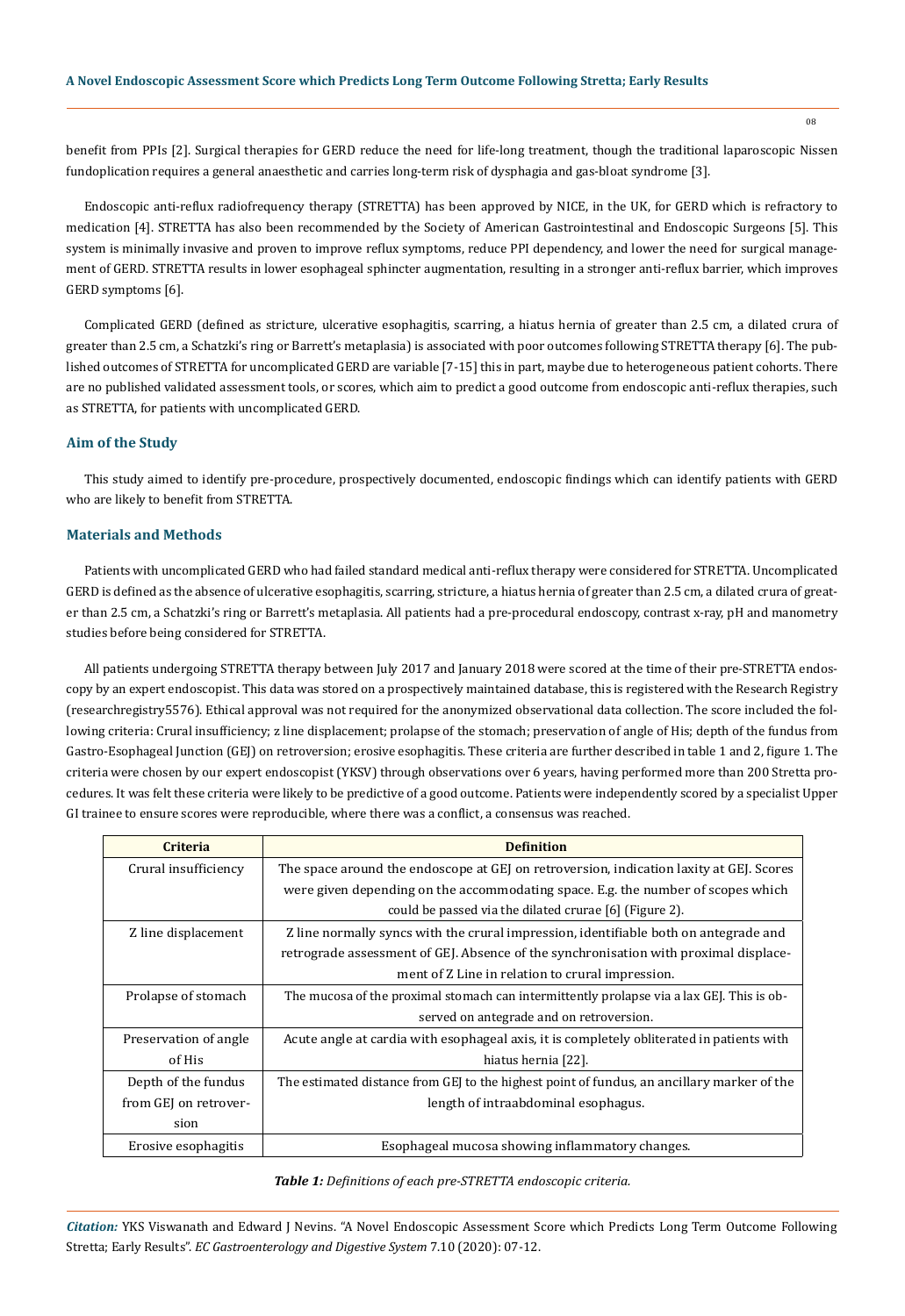| <b>Criteria</b>                                 | <b>Score</b>                                                                         |
|-------------------------------------------------|--------------------------------------------------------------------------------------|
| Crural insufficiency                            | 1 point per scope diameter                                                           |
| z line displacement                             | 1 point per cm displacement                                                          |
| Prolapse of stomach                             | 1 point if yes                                                                       |
| preservation of angle of His                    | 1 point if no                                                                        |
| depth of the fundus from GOJ on<br>retroversion | 0 points for 4 cm or more, 1 point for 3 cm, 2<br>points for 2 cm, 3 point for 1 cm. |
| Erosive esophagitis                             | 1 point if yes.                                                                      |

*Table 2: Proposed pre-STRETTA endoscopic score.*



*Figure 1: A photographic example of pre-STRETTA endoscopic GEJ findings. A) Crural insufficiency, B) No crural insufficiency, C) Depth of fundus measuring approximately 1 cm from GEJ, D) Depth of fundus measuring at least 3 cm from GEJ.*

GERD-HRQL (Health-Related Quality of Life Questionnaire) [16] and GSAS (Gastroesophageal Reflux Disease Symptom assessment scale) were obtained before STRETTA, and at 12 months after STRETTA. The outcomes of these validated questionnaires from patients undergoing STRETTA in our institution have previously been published [7]. GERD-HRQL is a 16 point questionnaire which grades the severity of GERD on a scale of 0 - 75, and GSAS is a 15 point questionnaire which aims to assess severity on a scale of 0 - 45.

Statistical analysis (Microsoft Excel 2016) was performed comparing pre-STRETTA endoscopic scores and patients reported outcomes. Continuous and categorical variables were compared against outcomes using T-test and Chi-squared tests respectively.

*Citation:* YKS Viswanath and Edward J Nevins. "A Novel Endoscopic Assessment Score which Predicts Long Term Outcome Following Stretta; Early Results". *EC Gastroenterology and Digestive System* 7.10 (2020): 07-12.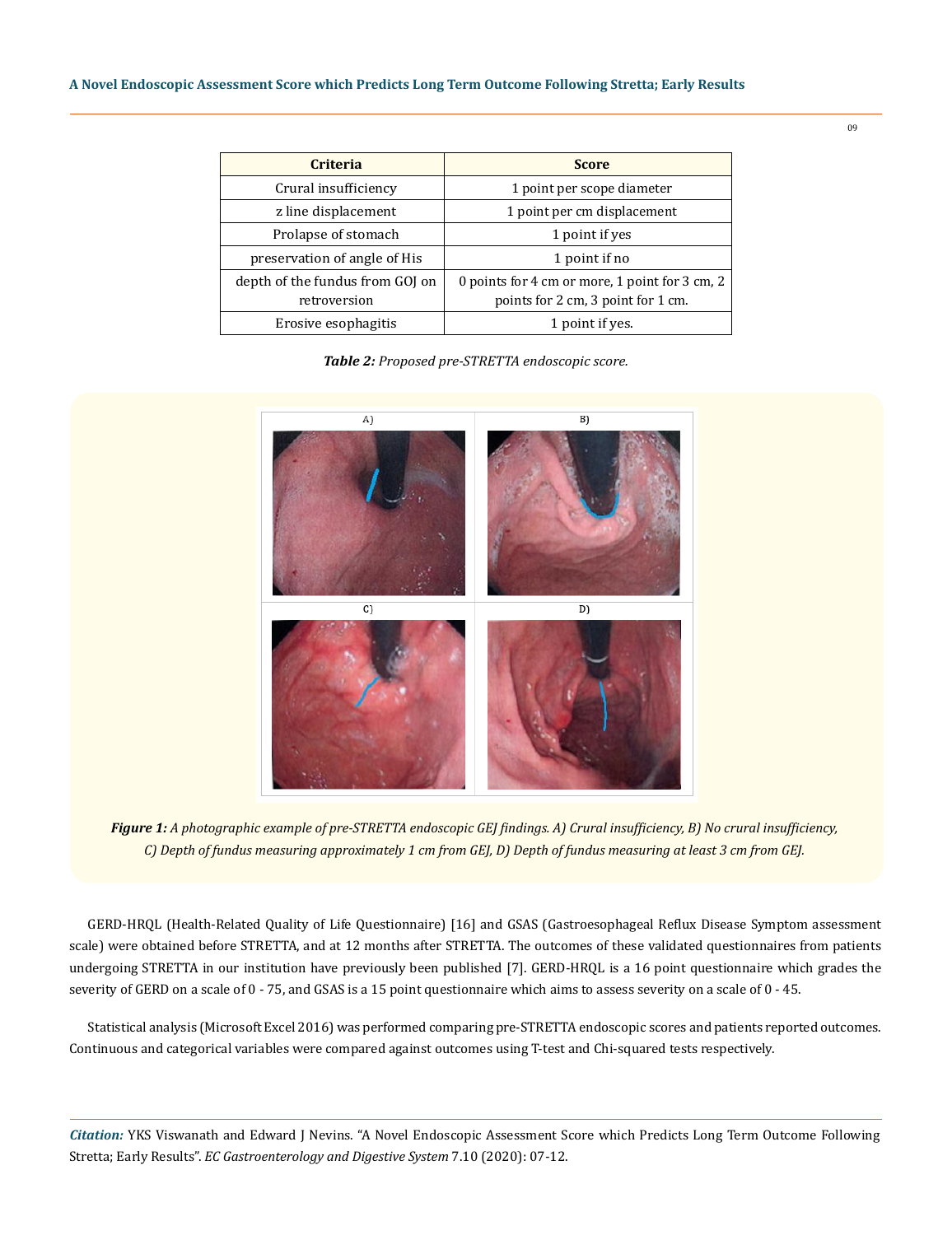#### **Results**

There were no complications related to STRETTA. A total of 19 patients were analysed. 15 patients reported improvement in the symptom scores on their GERD-HRQL and GSAS. 12 of them expressed complete satisfaction at 12 months. There was no significant difference between pre-STRETTA scores produced by both endoscopists (> p.0.05), confirming the reproducibility of scoring. No single endoscopic criteria were predictive of good outcome (p > 0.05). However, group A (completely satisfied) patients had significantly lower mean scores  $(+/- SD)$  than group B (improved and non-improved) patients,  $3.42 (+/- 1.68)$  vs  $6.43 (+/- 2.30)$  (p = 0.012). The scores in group A ranged from 1 - 6, and those in group B ranged from 4 - 10.

10

ROC curve analysis demonstrates a score less than or equal to 5 is likely to produce a good outcome (92% sensitivity, 71% specificity) (See figure 2).



*Figure 2: ROC curve analysis of pre-STRETTA endoscopic score.*

# **Discussion**

STRETTA is a novel therapy which aims to increase the resting tone of the lower oesophageal sphincter and reduce transient relaxation, by lower esophageal sphincter augmentation. There is evidence that STRETTA improves patients quality of life and reduces dependence on medical therapy [7-10,13,17]. However, there are several publications which have suggested that STRETTA has failed to provide improvement for some patients [14]. In light of this, there is a need for clinicians to identify who is likely to benefit from STRETTA. This is the first study which looks to identify factors which predict a good outcome from STRETTA therapy. We have developed a pre-STRETTA endoscopic evaluation of the GEJ which predicts good outcome in patients undergoing STRETTA therapy. This score is simple to perform at the time of pre-procedure diagnostic endoscopy.

Importantly, STRETTA has been demonstrated to be more cost effective than surgical management of GERD [18-21]. However, there is conflicting evidence as to which is more cost effective when comparing STRETTA to medical therapy [18-20].

Assuming this pre-procedure score helps identify patients that will have good outcome, this will improve cost-effectiveness of STRET-TA by not performing it on patients who are unlikely to benefit.

*Citation:* YKS Viswanath and Edward J Nevins. "A Novel Endoscopic Assessment Score which Predicts Long Term Outcome Following Stretta; Early Results". *EC Gastroenterology and Digestive System* 7.10 (2020): 07-12.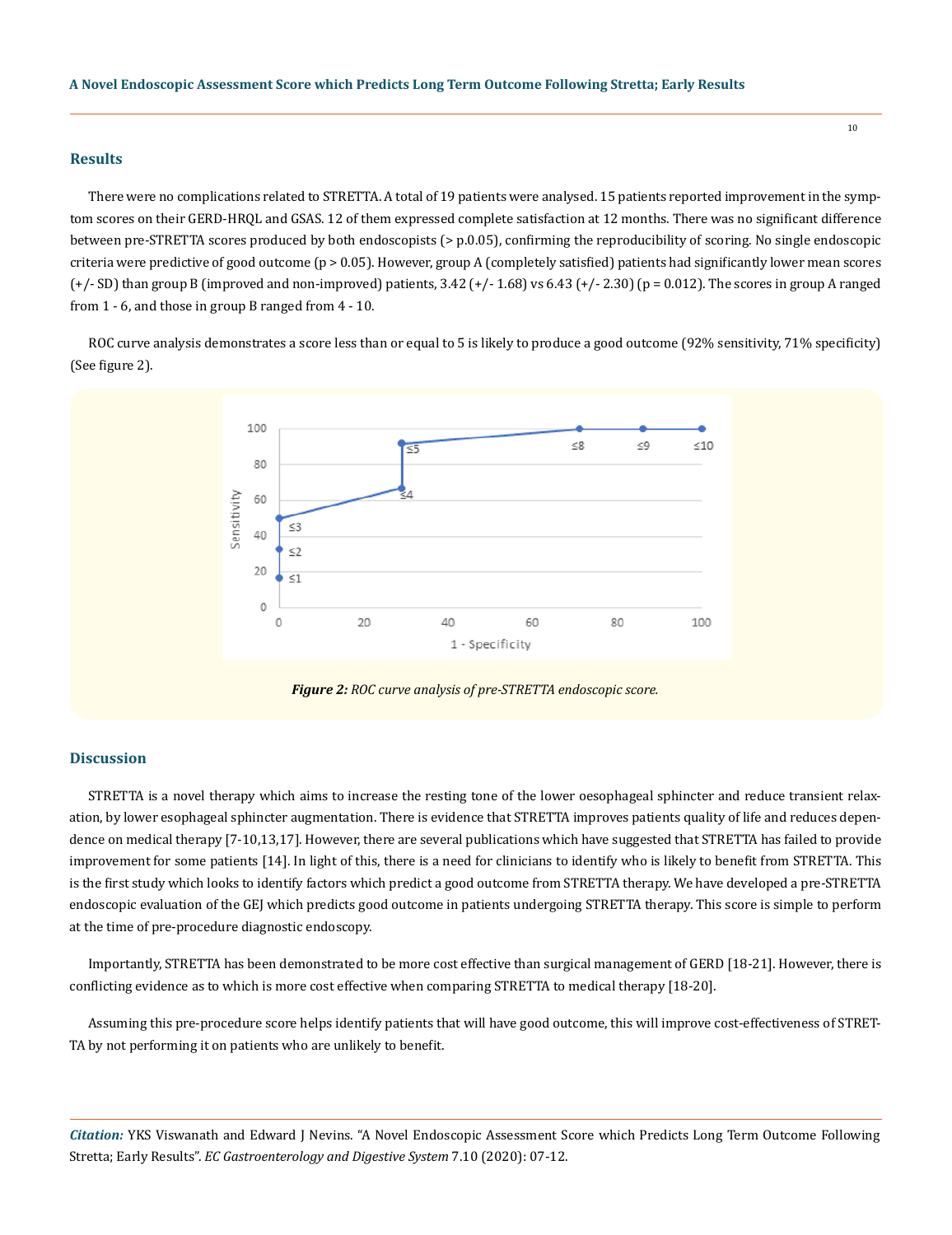There are a number of limitations to this study. We have only used a small number of patients, and the score has not yet been prospectively validated (this is ongoing). However, this is the first study aiming to establish pre-procedure predictive factors as to who is likely to benefit from STRETTA therapy in order to improve outcomes and cost-effectiveness.

#### **Conclusion**

We have identified the first simple endoscopic score which may predict successful outcome in patients undergoing STRETTA for GERD. This pre-STRETTA endoscopy score requires further prospective validation in a new cohort of more number patients; this is ongoing.

# **Highlights**

This proposed endoscopic evaluation of the gastro-esophageal junction may help clinicians to predict which patients will benefit from STRETTA for GERD.

#### **Conflicts of Interest Statement**

The authors have no conflicts of interest to declare.

# **Funding**

This research did not receive any specific grant from funding agencies in the public, commercial, or not-for-profit sectors.

# **Author Contributions**

YKSV concept idea, data collection, manuscript evaluation and revision. EJN data collection, analysis, manuscript drafting. All authors approved the manuscript before submission.

# **Bibliography**

- 1. PO Katz., *et al*[. "Guidelines for the diagnosis and management of gastroesophageal reflux disease".](https://journals.lww.com/ajg/Fulltext/2013/03000/Guidelines_for_the_Diagnosis_and_Management_of.6.aspx) *The American Journal of Gastroenterology* [108 \(2013\): 308-328.](https://journals.lww.com/ajg/Fulltext/2013/03000/Guidelines_for_the_Diagnosis_and_Management_of.6.aspx)
- 2. [JE Richter. "The patient with refractory gastroesophageal reflux disease".](https://www.ncbi.nlm.nih.gov/pmc/articles/PMC3959500/) *Diseases of the Esophagus* 19 (2006): 443-447.
- 3. FA Granderath., *et al*[. "Gas-related symptoms after laparoscopic 360° Nissen or 270° Toupet fundoplication in gastrooesophageal](https://pubmed.ncbi.nlm.nih.gov/17306636/)  [reflux disease patients with aerophagia as comorbidity".](https://pubmed.ncbi.nlm.nih.gov/17306636/) *Digestive and Liver Disease* 39 (2007): 312-318.
- 4. NICE. Stretta System for gastro-oesophageal reflux disease (2016).
- 5. ED Auyang., *et al*[. "SAGES clinical spotlight review:6Endoluminal treatments for gastroesophageal reflux disease \(GERD\)".](https://scholarlycommons.libraryinfo.bhs.org/all_works/7418/) *Surgical Endoscopy* [27 \(2013\): 2658-2672.](https://scholarlycommons.libraryinfo.bhs.org/all_works/7418/)
- 6. YKS Viswanath. "Endoscopic Prudence to Assess Gastro-Esophageal Junction (GEJ); A Necessity Rather a Prerequisite Prior to Endoscopic Anti-Reflux Treatment in Gastro-Esophageal Reflux Disease (GERD) Patients". *Acta Scientific Gastrointestinal Disorders* 3 (2020): 1-3.
- 7. YKS Viswanath., *et al*[. "Endoscopic day case antireflux radiofrequency \(Stretta\) therapy improves quality of life and reduce proton](https://pubmed.ncbi.nlm.nih.gov/31205650/)  [pump inhibitor \(PPI\) dependency in patients with gastro- oesophageal reflux disease: A prospective study from a UK tertiary centre".](https://pubmed.ncbi.nlm.nih.gov/31205650/)  *[Frontline Gastroenterology](https://pubmed.ncbi.nlm.nih.gov/31205650/)* 10 (2019): 113-119.

*Citation:* YKS Viswanath and Edward J Nevins. "A Novel Endoscopic Assessment Score which Predicts Long Term Outcome Following Stretta; Early Results". *EC Gastroenterology and Digestive System* 7.10 (2020): 07-12.